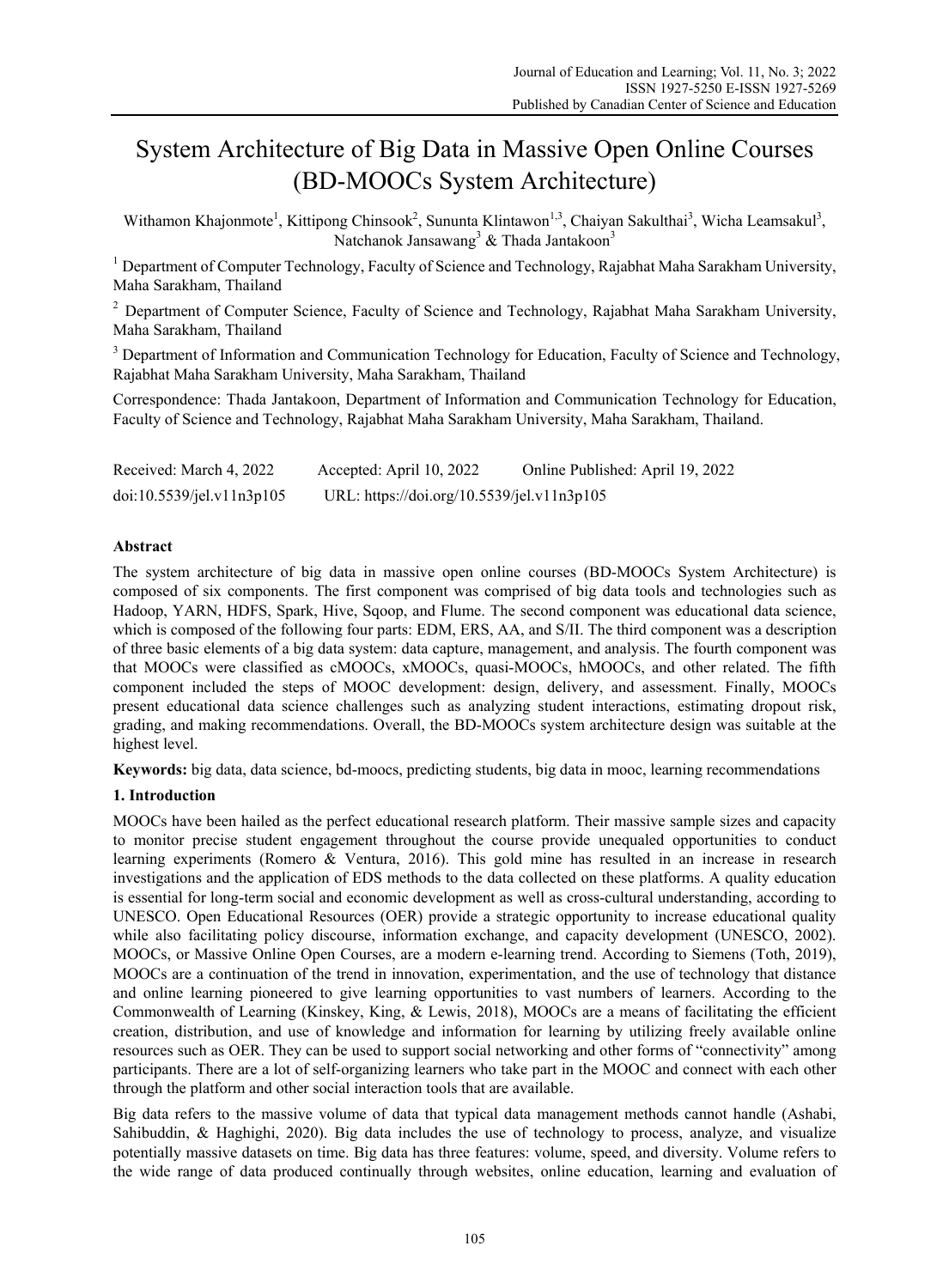education, and social networking (Kler, 2014). New technologies will address the difficulty of storing this data. The enormous data speed dimension defines how much data is produced. In other words, the speed at which information comes and the time it needs to be acted upon. Existing research analyzes numerous definitions of big data. Big-scale datasets collect large, complex, diversified, and heterogeneous datasets generated by numerous sources such as clickstreams, sensors, sharing videos, economic transactions, and social networks. A comparable definition of big data is large-scale datasets that are beyond the capability of commonly used traditional data management and analytical methodologies to acquire, store, access, manage, exchange, process, analyze, and display in an acceptable amount of time (Chen, Mao, & Liu, 2014; Islam & Reza, 2019). The term "big data" has raced to a new revolution in the data management process of large-scale data in numerous areas of research and technology. As a result, novel tools and approaches in data analytics must be developed to satisfy the difficulties and goals of studying large-scale information. As a result, we demand a framework that maintains high processing speed and intelligent and scalable storage systems for large-scale information. The creation of vast amounts of data presents three key issues. Data volume, data velocity, and a broader range of data types (Kockum & Dacre, 2021). These properties are referred to as the 3V-model (volume, velocity, variety) for big data. Furthermore, the concept extends to a 5V model for describing data qualities such as volume, velocity, variety, veracity, and value (Rao, Mitra, Bhatt, & Goswami, 2018; Saadia, 2021). There is a significant body of literature on the use of big data in education, and this literature is expanding. When processing vast amounts of learning data, it is possible to get insight into the relationship between learning practices and learning efficacy, which can be used to help educators predict learning outcomes (Hwang, Chu, & Yin, 2017). In learning analytics, the conceptual framework that underpins course features, student performance assessment, and prediction of learning progress can be utilized to evaluate course characteristics, assess student performance, and forecast learning progress. Learning analytics, according to Lu et al. (2018), saves time for educators, which may be utilized to refine their teaching expertise and detect at-risk pupils at an earlier stage in the learning process. MOOCs, on the other hand, have basic flaws. Learning guidelines are lacking, and the completion rate is quite low (Freitas, Morgan, & Gibson, 2015). Low completion rates might be attributed to a variety of different circumstances. However, according to surveys, the vast majority of MOOC learners are unprepared for the enormous course content and the isolated learning environment that they would encounter (Kim, Olfman, Ryan, & Eryilmaz, 2014).

Data science is the interdisciplinary study of strategies and procedures for extracting information or insights from various data types, whether structured or unstructured (Irizarry, 2019). The phrase data science has recently developed to specifically denote a new profession expected to make sense of massive quantities of massive data. Educational data science (EDS) is the application of data science (DS) to educational data. Its roots can be traced back to computer science techniques such as computational statistics, data mining, machine learning, natural language processing, and human-computer interaction (Sweta, 2021).

The study of the above documents shows that MOOCs, big data, and data science are critical to students' daily lives, especially in learning in the next normal. Including lifelong learning and online learning is an essential factor in learning via MOOCs. Therefore, the researcher has proposed an idea to design the system architecture of big data in Massive Open Online Courses (BD-MOOCs System Architecture) to be used as the guidelines for building information systems that teachers may be able to better guide their students and increase their motivation to learn.

#### **2. Research Objectives**

- 2) To design a system architecture of big data in massive open online courses (BD-MOOCs system architecture).
- 2) To evaluate the BD-MOOCs system architecture.

## **3. Literature Review**

#### *3.1 Analyzing Data and Improving Learning Effectiveness*

Artificial intelligence (AI) is the process of simulating human intellect in robots so that their judgments and conclusions resemble those of a human mind (Akerkar, 2014; Su, Ding, & Chen, 2021; Su, Suen, & Hung, 2021). With the rising sophistication of data analytics in recent years, research on artificial intelligence in education (AIED) has developed (Kay & Kummerfeld, 2019; Schwendimann, 2017; Su & Lai, 2021; Su & Wu, 2021). Scholars obtain learner data from online platforms to examine learning processes (Daghestani, Ibrahim, AI-Towirgi, & Salman, 2020; Alexandron, Ruipérez-Valiente, Chen, MuozMerino, & Pritchard, 2017).

The rise of data analytics in education, particularly big data analysis, has cleared the way for a new teaching paradigm in which students' actions and progress are observed in order to improve learning results. Students can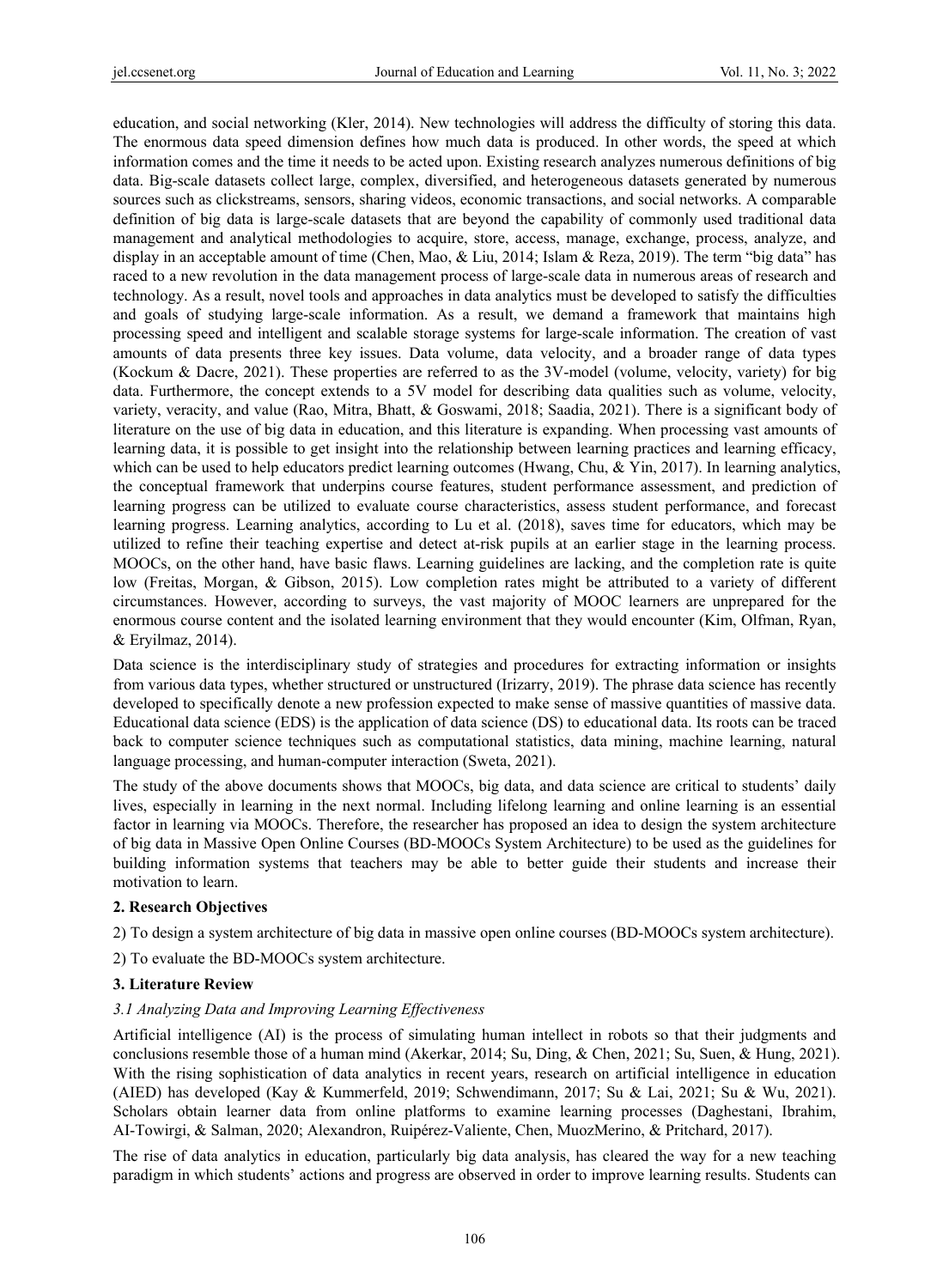also keep track of their progress in order to improve their self-directed learning (Kavitha & Raj, 2017). Hwang et al. (2020) created a fuzzy expert system-based adaptive learning strategy that took both affective and cognitive elements into account. The findings of the study suggested that the learning system could improve students' academic performance while also lowering their anxiety about learning.

Learning data analytics advances have resulted in the construction of a welcoming online learning environment that aids students in achieving their learning objectives, particularly in higher education distance teaching and teacher training courses. Teachers can track students' learning practices and evaluate their learning efficacy across multiple aspects using such devices (Meier, Xu, Atan, & Schaar, 2016).

#### *3.2 Student Behavior Is Used to Evaluate Learning Performance*

Learning behaviors are acts those students learn and employ to assess their learning and performance. Examining students' learning behaviors not only provides teachers with information about their students' learning situations, but it also guarantees that teaching materials are feasible. Hsu et al. (2021) created an instructional tool for AI education that recorded learning activities using videos and screenshots. When students were taught how to use AI, they discovered interesting behavioral patterns.

In learning assessments, students' MOOC learning behaviors are also a significant influence. MOOCs, on the other hand, frequently record low completion rates and significant dropout rates (Sun, Ni, Zhao, Shen, & Wang, 2019). Several research have offered ways for predicting students' course success or failure (Er et al., 2019; Lu et al., 2018). A logistic regression model is one such method for prediction. Lee (2018) used this method to investigate data from students' learning logs and study the behavior of students engaged in uninterrupted video watching. If students did not watch the course video for two days in a row, their learning was disrupted. From the learning log data, the author calculated the frequency and duration of uninterrupted learning actions and fed the information into the prediction model. Lee then established three continuous learning thresholds (10, 30, and 60 minutes) and evaluated the effects of continuous learning across the three thresholds. The precision-recall curve showed that the 60-minute threshold occupied the most area, indicating that it was the most beneficial in predicting student performance in acquiring a course certificate. In other words, students who participated in more learning activities and engaged in learning for a longer period of time are more likely to receive a course certificate.

Sun et al. (2019) proposed constructing a dropout prediction model using a gated recurrent unit-recurrent neural network (GRU-RNN) model. An RNN with a URL embedding layer forms the basis of the model. The authors utilized their model to compare student performance before and after starting the course, as well as to calculate the number of days students spent not learning. They then looked at other learning methods, such as completing exercise questions, participating in forums, and taking exams. Finally, in order to predict learning performance, the authors looked at students' learning patterns through a sequence of learning behaviors.

Pratsri et al. (2020) advocated retrieving sources from internal or external organizations and providing a platform for automating full operations in data collecting, storage, and analysis. Large data's tool is a big data issue. A big data platform for higher education must also consider security and privacy issues related to big data in corporations, government agencies, and educational institutions (HEi). It is a digital learning platform that enables online instruction and the use of digital media for educational reform, with a module that explains how computers and humans interact. A computer system that employs all of its computer resources to maximize efficiency (High-Performance Computing: HPC), as well as a network system to detect the target device network. After that, using Hadoop's tools and methodologies, the Big Data platform would perform necessary data analysis by accessing existing information. To show, accurate forecasting requires a lot of data about students and teachers.

Chinsook et al. (2022) proposed that big data is an important aspect of innovation that has recently piqued academic and practitioner interest. Given the importance of the education business, more research is being done on big data. Much research has been done to date to better comprehend big data's utilization in numerous areas for various reasons. The project aimed to (1) create the system architecture for big data in higher education for student behavior analytics and (2) evaluate the system architecture. The research process has two phases. The system and a five-level rating scale were used to collect data. Means and standard deviations were used to analyze the data. The Big Data-HE-SBA system architecture can be described as follows: a) Behavioral Analytics Big Data Sources; b) Behavioral Analytics Sub-Domains Big Data Sources; c) Behavioral Analytics Big Data Capture and Storage; d) Behavioral Analytics Big Data Behavioral AnalysisThe specialists' recommendations on the system architecture were excellent.

Pratsri et al. (2022) suggested a synthesis of data science performance for higher education students and a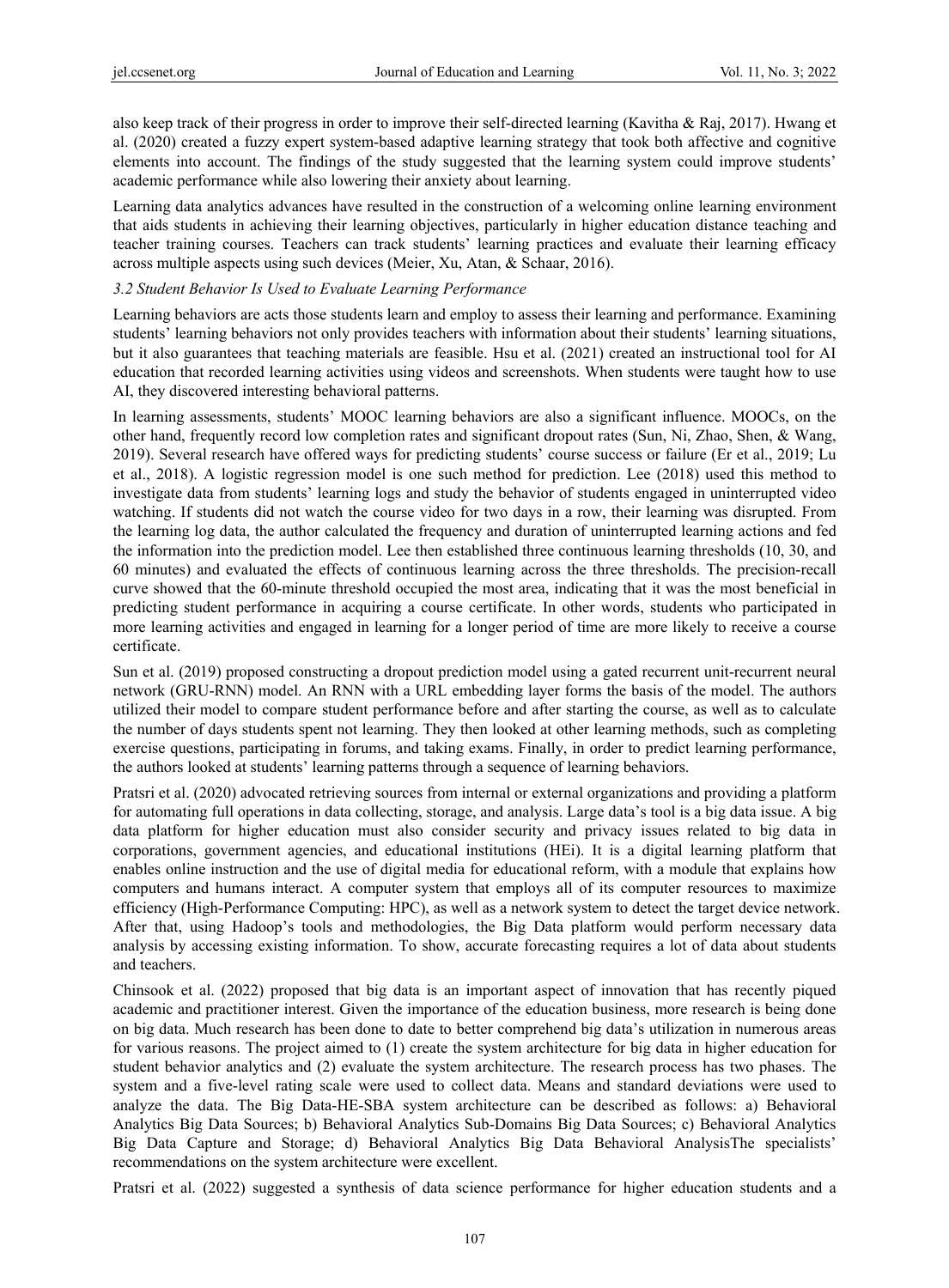suitability assessment of data science performance for higher education students. The research instruments are as follows: 1) tables synthesizing data science performance, 2) expert interviews for data science performance assessments and 3) expert surveys to measure data science performance consistency. Analytical methods include the following: 1) analyzing the frequency of words in the content analysis table, 2) synthesis of content from interviews, and 3) analyzing the consistency and components of data science performance, derived from data science synthesis for higher education students, and concluding that data performance for higher education students is composed of five components: 1) programming skills, 2) basic statistics, 3) data science fundamentals, 4) data preparation, and 5) big data.

## *3.3 Measurement of Learner Skills in MOOCs*

A judgment score or a standard reference is provided in traditional learning assessments. Students, on the other hand, have varying levels of learning capacity and quickness. Difficult exam questions do not accurately reflect the comprehension level of kids who have difficulty learning. To solve this problem, researchers developed test response theory, which has grown in popularity in both education research and practice. According to test response theory, students are given questions based on their responses to prior ones, and the test difficulty is thus adapted to the student's abilities. The idea, on the other hand, does not address how to correct student misconceptions or detect learning difficulties (Liu, Lin, & Tsai, 2009). A diagnosis can be done in a variety of ways. The most common qualitative method is interviews, and the most common quantitative method is test response theory. Diagnostic testing is an expanding subfield in the testing industry, because to the growing application of AI technologies, such as neural networks. Chu et al. (2020) sees cognitive diagnostic testing based on cognitive science theory as a major trend in the future. To see if cognitive science theory provides meaningful student ability evaluations, the author created a cognitive diagnostic test and presented a question-response methodology (Chu, Li, & Yu, 2020). Their approach improved learning data analytics, allowing MOOC instructors to better assess student performance and track learning habits across multiple learning dimensions.

The literature on MOOCs has extensively looked into online assessments and learner involvement. DeBoer, Ho, Stump, and Breslow (2014) investigated the idea of participation as well as desirable learning success and participation quality indicators. However, students may enroll in a course but fail to complete the examinations. The assessment quality of MOOCs was investigated by Admiraal, Huisman, and Van de Ven (2014). MOOCs involve a dynamic learning process in which students engage in a sequence of activities that include perception, learning, thinking, and problem-solving. As a result, final grades are an insufficient indicator of student achievement (Shepard, 2001). Because learning is a process rather than an outcome, teachers must watch students' learning habits throughout the course. The aforementioned conclusions highlight the necessity for MOOCs to use alternate assessment methodologies.

## *3.4 Exercises for Predicting Learning Performance*

Moreno-Marcos, Pong, Muoz-Merino and Delgado-Kloos (2020) proposed a strategy for predicting students' assignment, examination, and final grades based on their learning status, performance in discussion forums, video-watching behaviors, practice question responses, and previous assignment scores. Previous assignment scores and average answer scores were found to be highly predictive of the three grades indicated above, however student performance in discussion forums was just somewhat predictive. Because some courses only provide videos with no exercises, the authors incorporated student behavioral data such as click counts as a model feature, but no significant improvement in performance was observed.

Huang, Chen, Tzeng and Lee (2018) used deep learning to create a concept assessment system using a knowledge map. Each week's knowledge topology was provided as a knowledge map by the writers. They gathered data on exercise difficulty and student behavior while watching videos and utilized it to predict students' comprehension of information in a given week's course. A deep learning strategy was used to create the prediction model.

A model to predict test scores was proposed by Li, Xie and Wang (2016). Using 15 features such as student age, gender, education level, registration time, number of videos watched, number of exercises completed, and related behaviors, the authors projected quiz marks based on numerous educational theories. The characteristics, however, were not significantly related to exam scores and so could not be employed in the prediction model.

## *3.5 MOOCs Lack Evaluation Methods*

Standardized tests have typically been used to evaluate student achievement, thus learning tools that evaluate learning investments in hybrid, remote, or virtual learning contexts are needed. MOOCs have changed worldwide learning trends, however they confront numerous obstacles in terms of long-term development and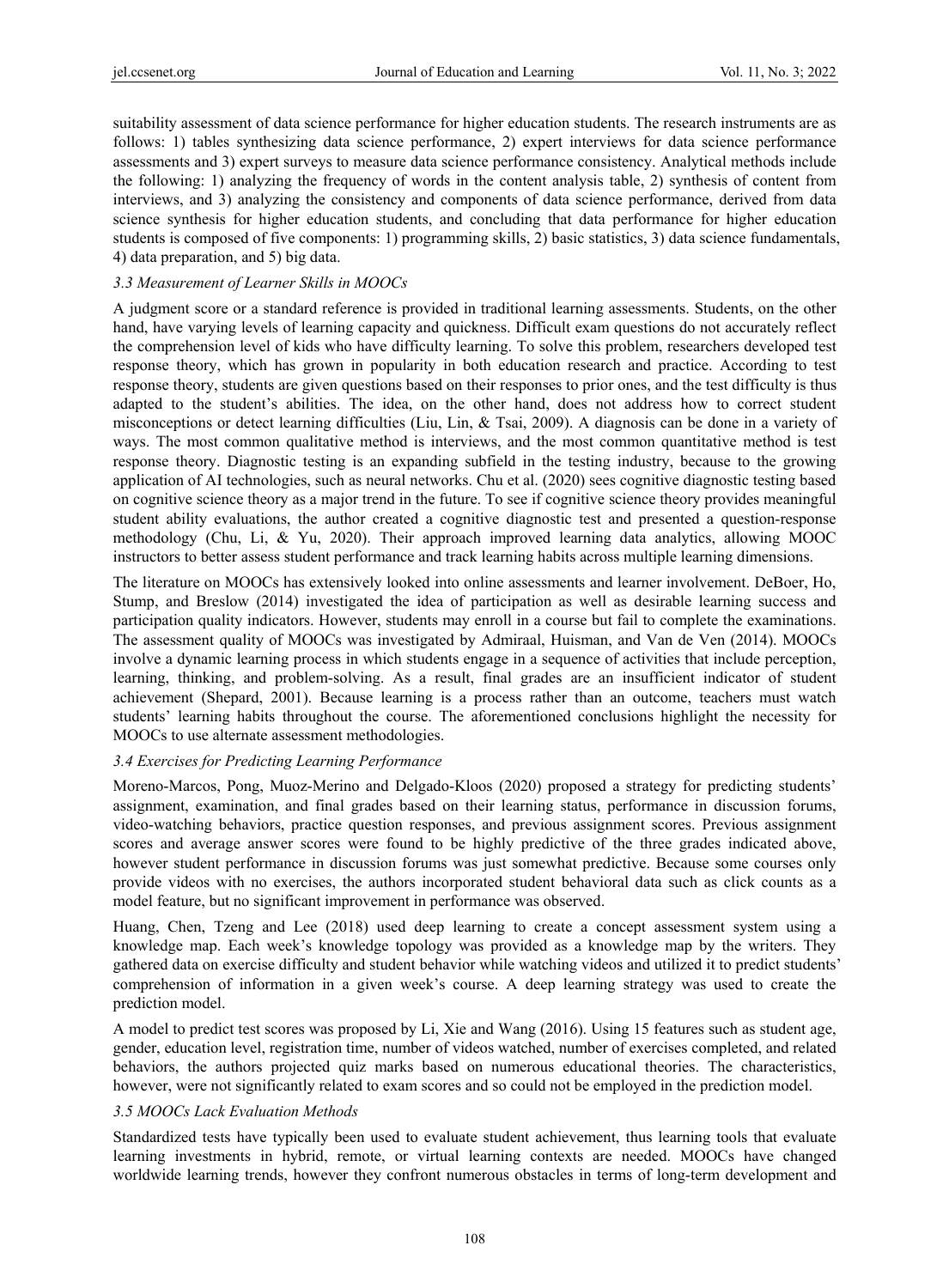learning models, such as poor completion rates (5−10%) and high learning loss rates (Sun, Ni, Zhao, Shen, & Wang, 2019). Because students cannot be observed in real time, evaluating learner success in MOOCs is intrinsically challenging, restricting MOOCs' ability to be unbiased or give accurate verification of coursework (Bady, 2013). Furthermore, MOOCs have a large number of students, and teachers are unable to communicate with each one individually. Students must rely on active interactions with other online learners to get learning feedback and practice in these situations. Students must also be self-directed learners (Crosslin, 2018). MOOC educators are working to develop online metrics for large-scale data collection for students of various levels and ages. Previous evaluation methods for online learners can serve as a guide for educators; however, MOOC educators are working to develop online metrics for large-scale data collection for students of various levels and ages.

## **4. Methodology**

The purpose of the research is to design and evaluate a system architecture for big data in massive open online courses (BD-MOOCs system architecture). As follows, there are two steps in the research methodology that correspond to the research objectives:

## *4.1 Step 1*

Design the system architecture for the BD-MOOCs.Data is gathered from papers and academic publications that include ideas, theories, and studies that are linked to the study architecture of big data for MOOCs. The information gathered via this technique emphasizes information that cannot be gained through an interview. For massive open online courses, it is necessary to design a BD-MOOCs system architecture.

## *4.2 Step 2*

Population: The population is an expert in Big Data, Data Science, and Massive Open Online Courses. groups: The samples are ten experts in the fields of big data, data science, and Massive Open Online Courses. Chosen by purposive sampling. They are highly experienced experts in these fields, having worked for at least five years. Variable An independent variable is the BD-MOOCs system architecture. The dependent variable is the appropriateness of the BD-MOOCs system architecture. The research instruments were an evaluation of the system architecture of big data science in education for Massive Open Online Courses. The data obtained from the experts was collected and analyzed by using the statistics as follows: The arithmetic mean and standard deviation are computed. Ten experts in the evaluation of the system architecture of big data science in education for Massive Open Online Courses. The instrument used is the suitability assessment form for the BD-MOOCs system architecture. They're broken down into five levels, with the following criteria for evaluating and interpreting each one:

Table 1. Mean score range and interpretation of results

| Average score range | Meaning of interpretation                          |
|---------------------|----------------------------------------------------|
| $4.50 - 5.00$       | Level 5 means the suitability at the highest level |
| $3.50 - 4.49$       | Level 4 means the suitability at the high level    |
| $2.50 - 3.49$       | Level 3 means the suitability at the medium level  |
| $1.50 - 2.49$       | Level 2 means the suitability at the low level     |
| $1.00 - 1.49$       | Level 1 means the suitability at the lowest level  |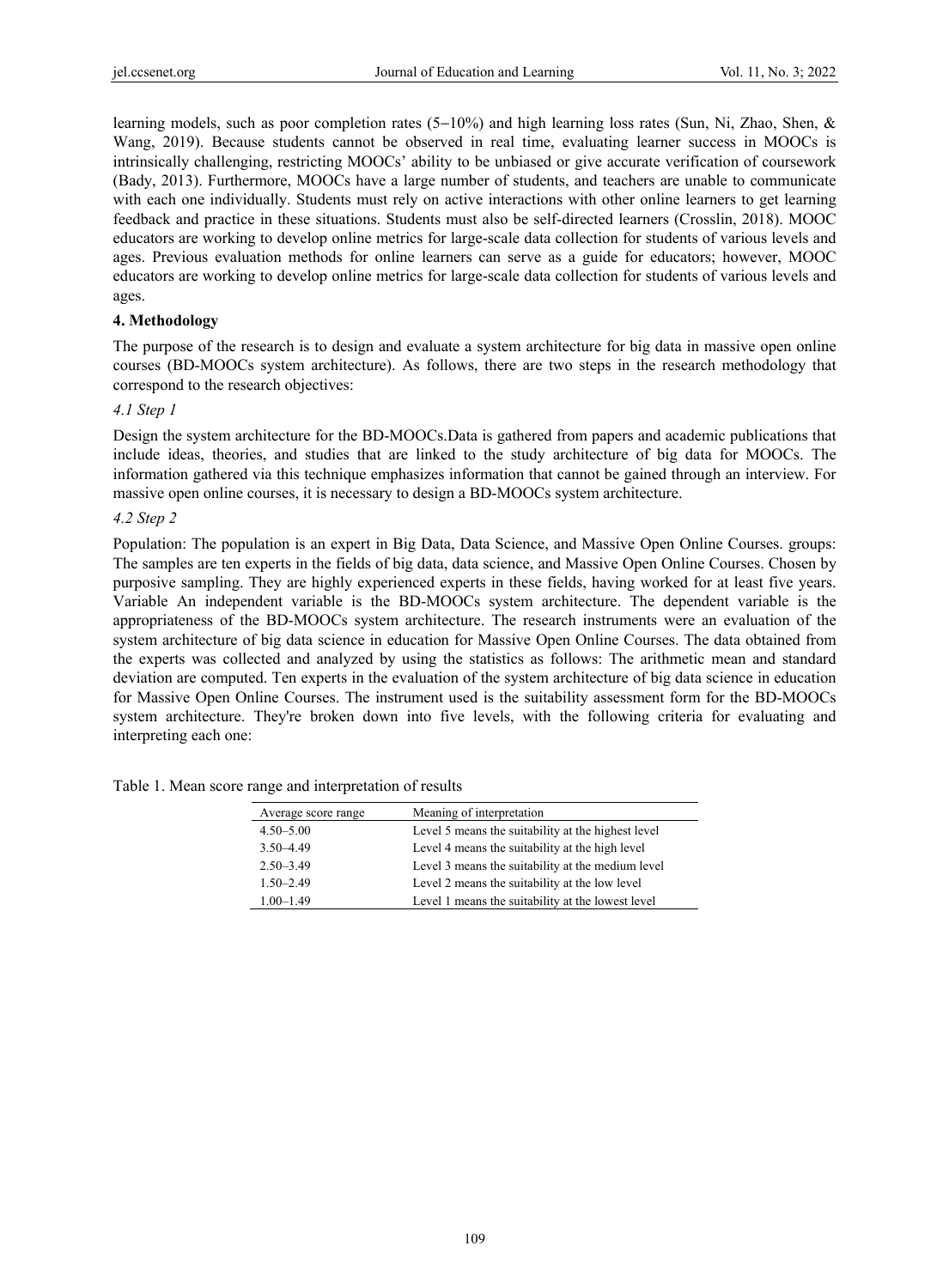# **5. Results**

5.1 A System Architecture of Big Data in Massive Open Online Courses (BD-MOOCs System Architecture) This diagram indicates all of the most important components of the BD-MOOCs System Architecture.



Figure 1. System architecture of big data in massive open online courses (BD-MOOCs System Architecture)

## 1) Big data tools and technologies

Many novel data storage and processing methods were launched during the big data era. Hadoop, MapReduce, Spark, NoSQL databases, in-memory computing, distributed file storage, and predictive analytics are just a handful of the numerous technologies available for constructing big data systems. We offer just a few of the technologies employed in developing our system architecture that integrates e-learning systems into the big data ecosystem.

• Apache Hadoop is an open-source framework for storing and analyzing large amounts of data. This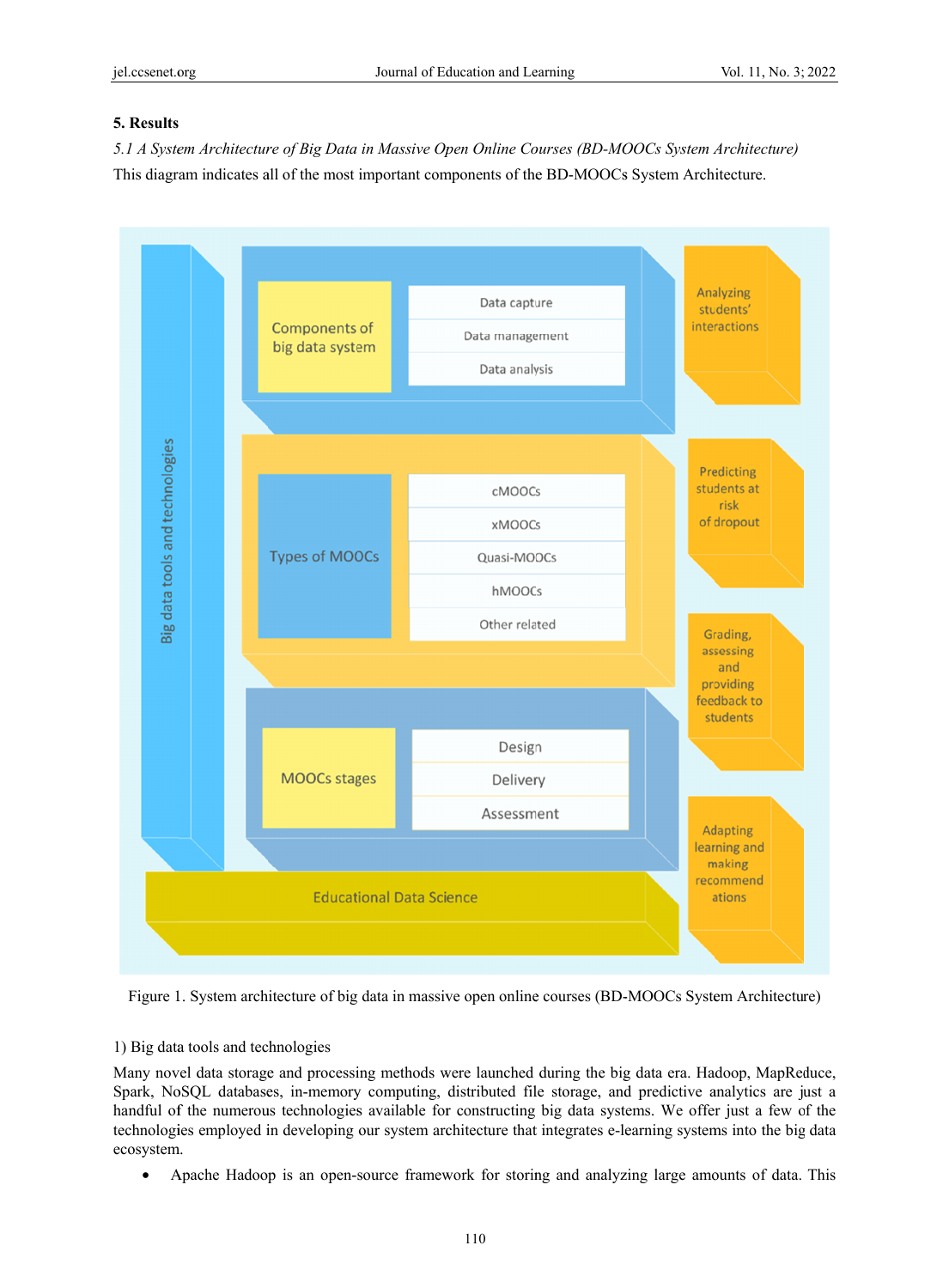technology permits the processing and distribution of enormous data volumes simultaneously. It is meant for hardware usage. It is offered in three modes: independently, pseudo-distributed, and wholly distributed. The Hadoop software library consists in the practice of many related projects, including storage, querying (Pig), transferring and streaming, and providing associated services. The Hadoop Dispersed File System (HDFS) stores information, and MapReduce is used to analyze large volumes of data scattered over a cluster of computers. It consists of two key elements.

- YARN (Yet Another Resource Negotiator) is an Apache Hadoop framework for task scheduling and cluster resource management. It is intended to support several data computing frameworks such as Spark, Storm, and others. It features a simple and adaptable design based on the master/worker idea, with the master referred to as Resource Manager (RM) and the workers referred to as Node Managers (NM). The RM is in charge of monitoring and allocating resources among a cluster of devices. On the other hand, NM is in control of job execution and resource use per worker node.
- The Hadoop Distributed File System is a file system for data storage and administration. It is intended for use on commodity hardware. It is also fault-tolerant and allows high-throughput data access. It is also appropriate for applications with enormous datasets. The two primary components of HDFS are Name Node, which maintains the naming system (block locations) of the files or directories, and Data Nodes, which are used for storing, reading, duplicating, and deleting a block of data stored on distributed nodes.
- Apache Spark is a very efficient data processing engine. It is a distributed computing platform that provides excellent performance for both batch and interactive processing. Because it conducts in-memory data processing, Spark enables applications on Hadoop clusters to operate up to 100 times quicker than Hadoop MapReduce, decreasing the actual number of reading and write operations. As a result, there is no time wasted transferring data in and out of the disk. High-level APIs are available in Java, Scala, Python, and R. It also supports a wide range of higher-level tools such as Spark SQL, Spark Streaming, MLlib, and GraphX. Spark functions in several environments such as Hadoop, Mesos, independent cloud computing, and others. It may link to several sources such as HDFS, MongoDB, and HBase.
- Apache Hive is a data warehouse that efficiently queries and manages massive amounts of data stored in distributed storage. It features HiveQL, a SQL-like query language, for data management. In addition, a tool for the command line and the JDBC driver is provided to connect Hive users, which enables several actions such as extracting/turning/loading. It also provides fast access to files stored on different data storage systems such as HDFS and HBase.
- Apache Sqoop is a framework for moving data across organized, semi-structured, and unstructured data sources efficiently. It may import and export data to HDFS or other data-storage systems like HBase and Cassandra from structured data sources, such as related databases systems.
- Apache Flume is an abbreviation for a distributed, dependable, and accessible data storage system for gathering, storing, and transporting massive volumes of log data from several sources. Furthermore, a fundamental, extendable data architecture enables online analytical applications. Flume's architecture is basic. It consists of three parts: a flume agent, a source, a channel, and a sink. Indeed, flume source takes data flow units from an external data source known as events (log file). The events received are then stored on the flume canal.

2) Educational data science

- Educational Data Mining (EDM) examines activities at the micro or "understanding" level to determine which teaching approaches and academic interventions are most likely to improve learners' learning of a specific topic.
- Educational Recommender Systems (ERS) investigate how variations among learners impact their persistence and how overall institute performance may be boosted by utilizing adaptation, personalization, and recommendation strategies at the macro or "learner" level.
- Academic/Institutional Analytics (AA), formerly known as Institutional Research, focuses on the institution rather than learning processes or specifics about where learning occurs.
- Systemic/Instructional Improvement (S/II), also known as Data-Driven Decision Making, evaluates teaching approaches using data from test-based systems and state longitudinal data systems.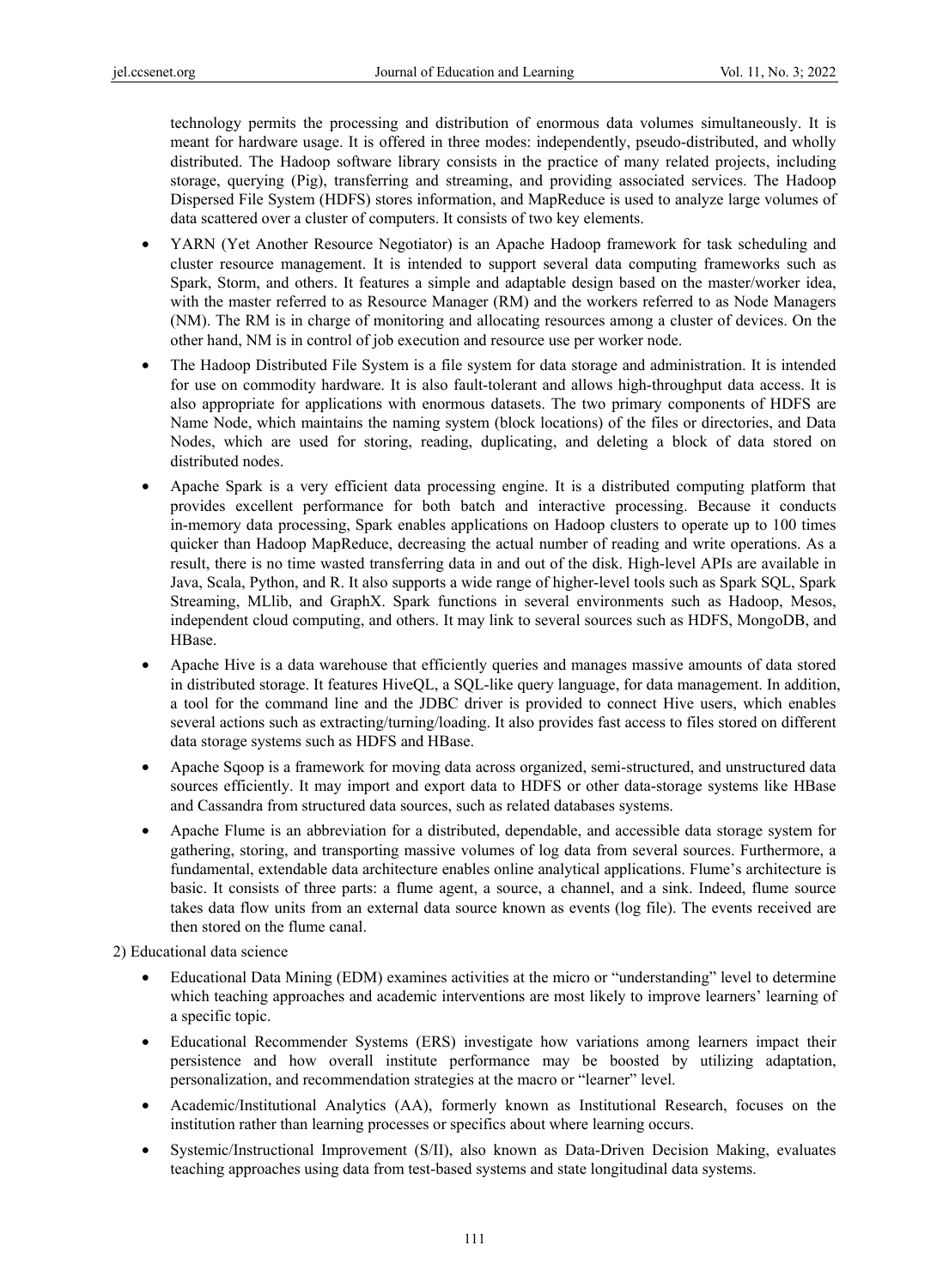3) Components of the big data system

- Data capture: The major duties are data creation and data acquisition. Data may be collected from a variety of sources, including server logs, sensors, and search engines. The vast majority of data sources are user-generated and machine-generated data, which combine to build large databases.
- Data management: The next crucial stage is data management, separated into two sub-tasks when data are produced from various sources. The terminology is used to describe data storage and recovery. Big data applications work on a huge scale. The distributed filesystem handles large-scale data storage. The second task that NoSQL databases deal with is data recuperation. MapReduce is also a distributed computing architecture that enables massive data sets to be dispersed across a node network. We illustrate the characteristics of a distributed file system and a comparison of several file systems based on several factors.
- Data analysis: Data Analysis is the last step in extensive data processing. The two most essential subtasks of data analysis are data analytics and data visualization. Data is modeled using ML algorithms and analyzed using statistical/data mining approaches to uncover hidden patterns in analytics.

4) Types of MOOCs

- cMOOCs or connectivism MOOCs, as depicted by early-era ideals, emphasize massively dispersed peer learning and are part of the open education resource movement.
- xMOOCs, which are unidirectional and often based around traditional lecture forms, is now the most common kind. They are increasingly being given through proprietary learning management systems like Coursera, Udacity, edX, MITx, and others.
- Quasi-MOOCs include a wide range of web-based tutorials, such as OER (Open Educational Resources), which are not officially courses but are meant to facilitate learning-specific activities.
- hMOOCs, also known as hybrid MOOCs or MOOCs 3.0, enable hybrid or flipped classrooms that blend online and in-person learning experiences.
- Other related terms used for this kind, of course, include BOOC (Big Open Online Course), aMOOC (adaptive MOOC), bMOOC (blended MOOC), sMOOC (semi-massive open online course), and so on.

5) MOOCs stages

- Design: Agents might do data interpretation tasks that are not accessible in typical MOOC apps by using their talents. By monitoring the MOOC environment and other associated system data, agents might use information such as use patterns, navigation, content sequencing, problematic content sections or data formats, tool use, and student profile. Course creators might then use this data to optimize MOOC adoption for future cohorts.
- Delivery: Content customization: Modern learners want to maximize the time they spend on learning activities and their efficacy in terms of their unique talents, knowledge, preferences, and learning goals. They would like the MOOC environment to recognize their learning style and adapt the learning situation accordingly in terms of specific content, didactic approaches, the type of media to be used, the order in which concepts to be learned are sequenced, and so on, while also receiving adaptive/personalized feedback to improve their performance and motivation.
- Assessment: Agents might be employed to enhance present automated tests by modifying assignment questions according to the participant's educational level or modifying the sequencing of the assessment questions if participants fail or pass a question before that one. Furthermore, by incorporating assessment approaches such as student e-portfolios, learning analytics, and enhanced rubrics, agents might aid in the development of a rigorous automated assessment system (including self-assessment rubrics and peer assessment rubrics).

6) Challenges in educational data science posed by MOOCs

• Analysing students' interactions: Analysis of students' MOOC interaction data may give lecturers, resource developers, and members of organizations helpful information to enhance their MOOCs by highlighting critical course difficulties. A typical MOOC includes various data sources related to student activities, such as use and engagement, video lectures, and social networking communication through forums. Every click, page, slide read or viewed contribution, video player command, test or question answered, and social engagement on a forum may all leave a digital trace. However, manually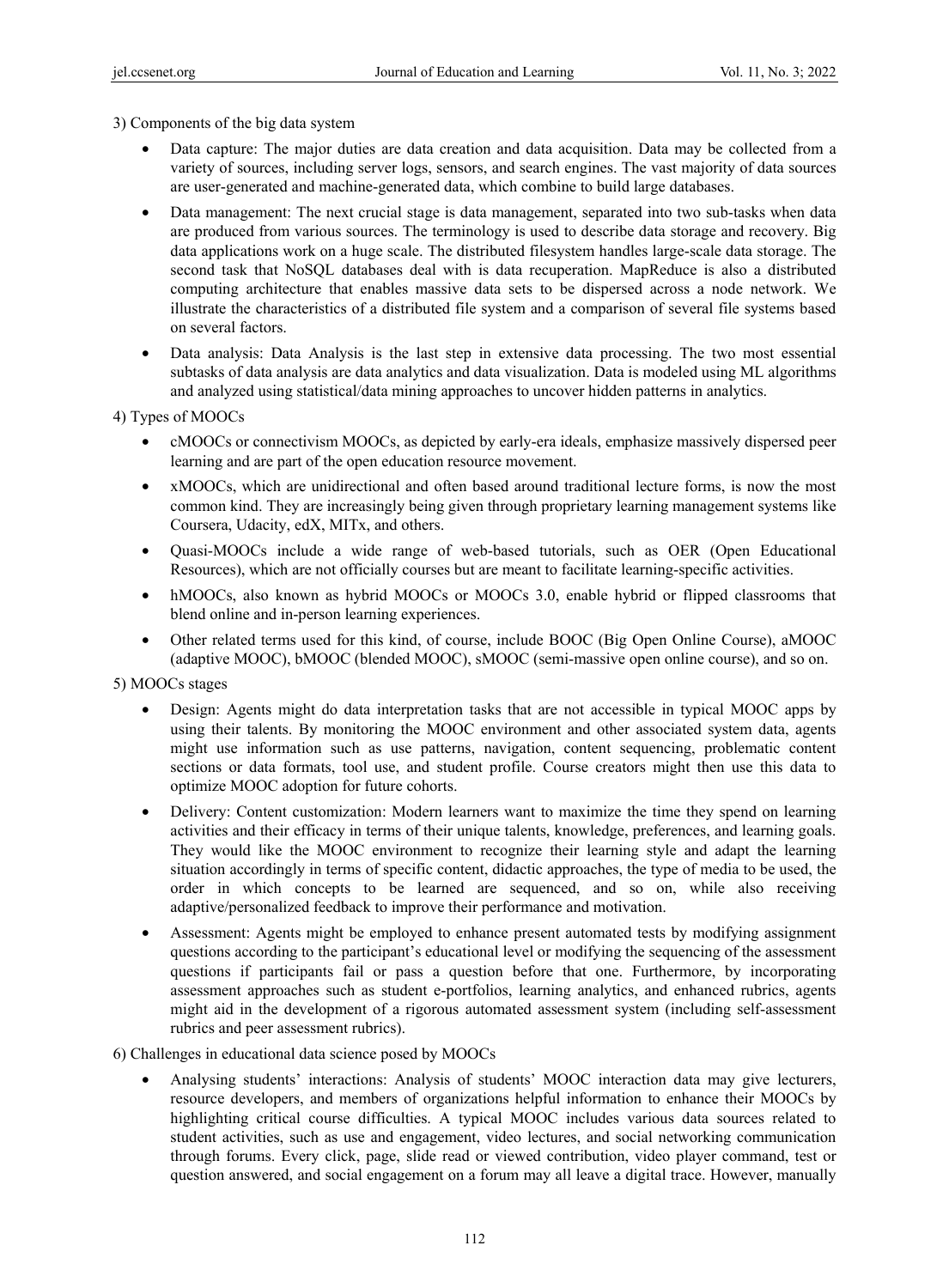analyzing the massive quantity of student interaction data collected across several MOOCs is tough. As a result, EDS procedures must be used.

- Predicting students at risk of dropout: Compared to typical university courses, MOOCs have lower completion rates, and this high student dropout rate has been used to throw doubt on its promised potential. The funnel of participation metaphor depicts the rapid drop-off inactivity and the pattern of severely uneven involvement that seems to be distinctive of MOOCs. There are several plausible explanations for poor MOOC retention rates, including a lack of time, learners' motivation, a sense of isolation, a lack of involvement, inadequate prior knowledge and abilities, and hidden expenses. Several EDS approaches (mostly correlation, regression, and classification) have been used to forecast students at risk of dropping out.
- Grading, assessing, and providing feedback to students: The massiveness and a lack of instructional participation are two of the most severe issues with MOOCs. Because of the massive participation in MOOCs, which may result in a student-teacher ratio of ten thousand to one or more, the time an instructor spends analyzing each student's work and offering comments is minimal. This absence of connection between MOOC instructors and participants may irreparably harm the course's quality.
- Adapting learning and making recommendations: The heterogeneity of MOOC learners is excellent because of the vast number of concurrent participants from various educational and cultural backgrounds and varying levels of maturity and experience. Participants may experience dissatisfaction due to a lack of flexibility to their unique requirements and learning styles. One solution is to employ adaptive learning systems, which create a feeling of customization based on a particular learner model, and recommender systems, which deliver suggestions to an individual student or a group of students.

*5.2 The Evaluation of of the BD-MOOCs Model* 

| <b>Evaluation Lists</b>           | Level of suitability | <b>Level of assessment</b> |       |
|-----------------------------------|----------------------|----------------------------|-------|
|                                   |                      | $\overline{\mathbf{x}}$    | S.D.  |
| 1. Apache Hadoop                  | highest              | 4.70                       | 0.483 |
| 2. YARN                           | highest              | 4.60                       | 0.516 |
| 3. Hadoop Distributed File System | highest              | 4.70                       | 0.483 |
| 4. Apache Spark                   | highest              | 4.80                       | 0.422 |
| 5. Apache Hive                    | highest              | 4.50                       | 0.527 |
| 6. Apache Sqoop                   | highest              | 4.60                       | 0.516 |
| 7. Apache Flume                   | highest              | 4.60                       | 0.516 |
| Overall                           | highest              | 4.64                       | 0.495 |

Table 2. The assessment of big data tools and technologies

The following Table 2 describes the assessment of big data tools and technologies by the experts, with suitability at the highest level ( $\bar{x}$  = 4.64, S.D. = 0.495).

Table 3. The educational data science assessment

| <b>Evaluation Lists</b>                      | Level of suitability | <b>Level of assessment</b> |       |
|----------------------------------------------|----------------------|----------------------------|-------|
|                                              |                      | X                          | S.D.  |
| 1. Educational Data Mining (EDM)             | highest              | 4.70                       | 0.483 |
| 2. Recommender Systems (ERS)                 | highest              | 4.50                       | 0.527 |
| 3. Academic/Institutional Analytics (AA)     | highest              | 4.50                       | 0.527 |
| 4. Systemic/Instructional Improvement (S/II) | highest              | 4.80                       | 0.422 |
| Overall                                      | highest              | 4.62                       | 0.489 |

The following Table 3 describes the educational data science assessment by the experts, with suitability at the highest level ( $\bar{x} = 4.62$ , S.D. = 0.489).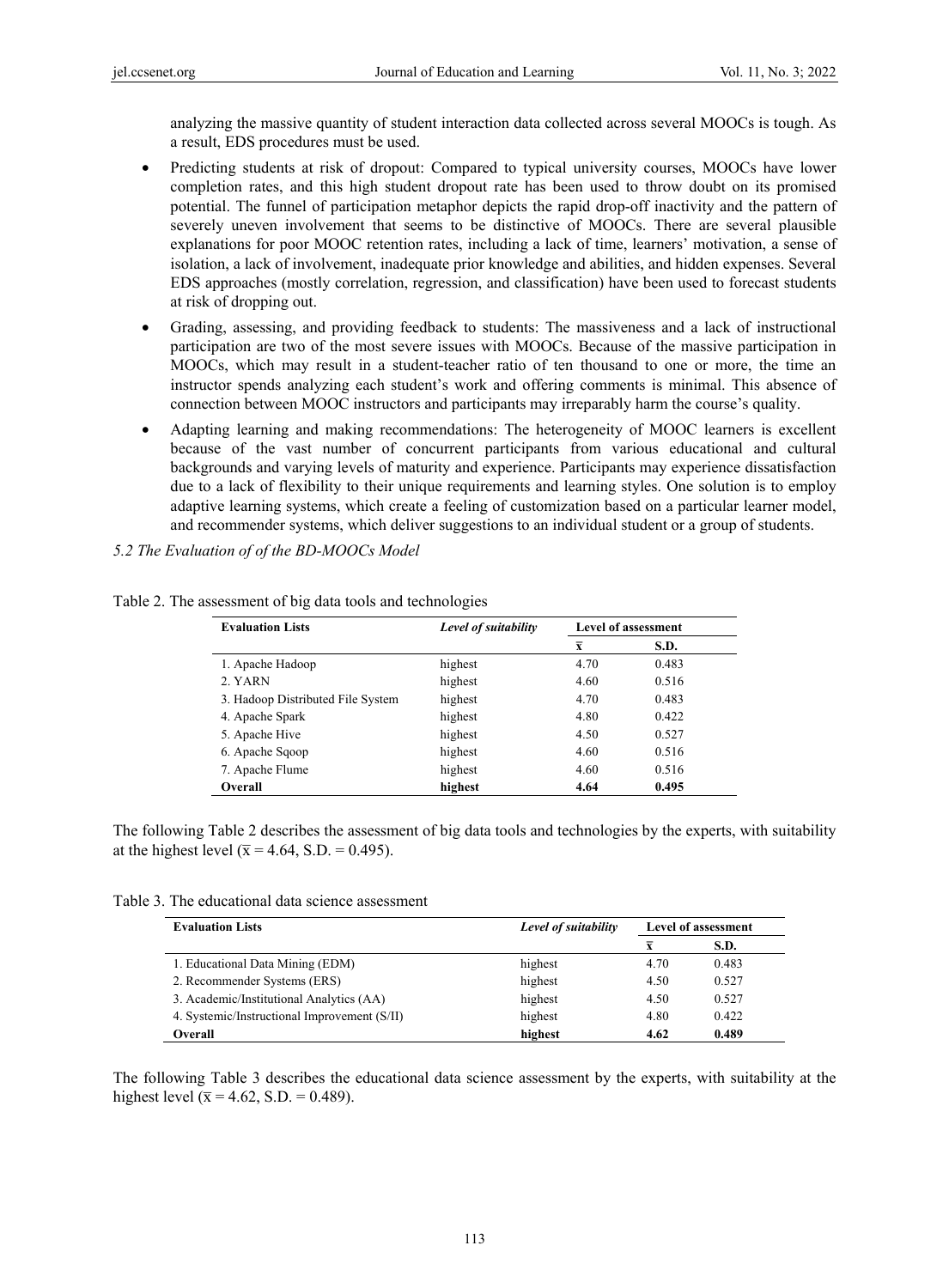| <b>Evaluation Lists</b> | Level of suitability | Level of assessment |       |
|-------------------------|----------------------|---------------------|-------|
|                         |                      | X                   | S.D.  |
| 1. Data capture         | highest              | 4.90                | 0.316 |
| 2. Data management      | highest              | 4.50                | 0.527 |
| 3. Data analysis        | highest              | 4.70                | 0.483 |
| Overall                 | highest              | 4.70                | 0.442 |

Table 4. The assessment of components of big data systems

The following Table 4 describes the assessment of components of big data systems by the experts, with suitability at the highest level ( $\bar{x}$  = 4.70, S.D. = 0.442).

Table 5. The assessment of types of MOOCs

| <b>Evaluation Lists</b> | Level of suitability | Level of assessment     |       |
|-------------------------|----------------------|-------------------------|-------|
|                         |                      | $\overline{\mathbf{x}}$ | S.D.  |
| 1. cMOOCs               | highest              | 4.50                    | 0.527 |
| 2. xMOOCs               | highest              | 4.50                    | 0.527 |
| 3. Quasi-MOOCs          | highest              | 4.90                    | 0.316 |
| 4. hMOOCs               | highest              | 4.50                    | 0.527 |
| 5. Other related        | highest              | 4.80                    | 0.422 |
| Overall                 | highest              | 4.64                    | 0.463 |

The following Table 5 describes the assessment of types of MOOCs by the experts, with suitability at the highest level ( $\bar{x}$  = 4.64, S.D. = 0.463).

Table 6. The assessment of MOOC stages

| <b>Evaluation Lists</b> | Level of suitability |                | Level of assessment |  |  |
|-------------------------|----------------------|----------------|---------------------|--|--|
|                         |                      | $\overline{x}$ | S.D.                |  |  |
| 1. Design               | highest              | 4.60           | 0.516               |  |  |
| 2. Delivery             | highest              | 4.60           | 0.516               |  |  |
| 3. Assessment           | highest              | 4.70           | 0.483               |  |  |
| Overall                 | highest              | 4.63           | 0.505               |  |  |

The following Table 6 describes the assessment of MOOC stages by the experts, with suitability at the highest level ( $\bar{x}$  = 4.63, S.D. = 0.505).

Table 7. The assessment of Challenges in educational data science posed by MOOCs

| <b>Evaluation Lists</b>                                  | Level of suitability | Level of assessment |       |
|----------------------------------------------------------|----------------------|---------------------|-------|
|                                                          |                      | $\overline{x}$      | S.D.  |
| 1. Analysing students' interactions                      | highest              | 4.60                | 0.516 |
| 2. Predicting students at risk of dropout                | highest              | 4.60                | 0.516 |
| 3. Grading, assessing and providing feedback to students | highest              | 4.70                | 0.483 |
| 4. Adapting learning and making recommendations          | highest              | 4.60                | 0.516 |
| Overall                                                  | highest              | 4.62                | 0.507 |

The following Table 7 describes the assessment of challenges in educational data science posed by MOOCs by the experts, with suitability at the highest level ( $\bar{x}$  = 4.62, S.D. = 0.507).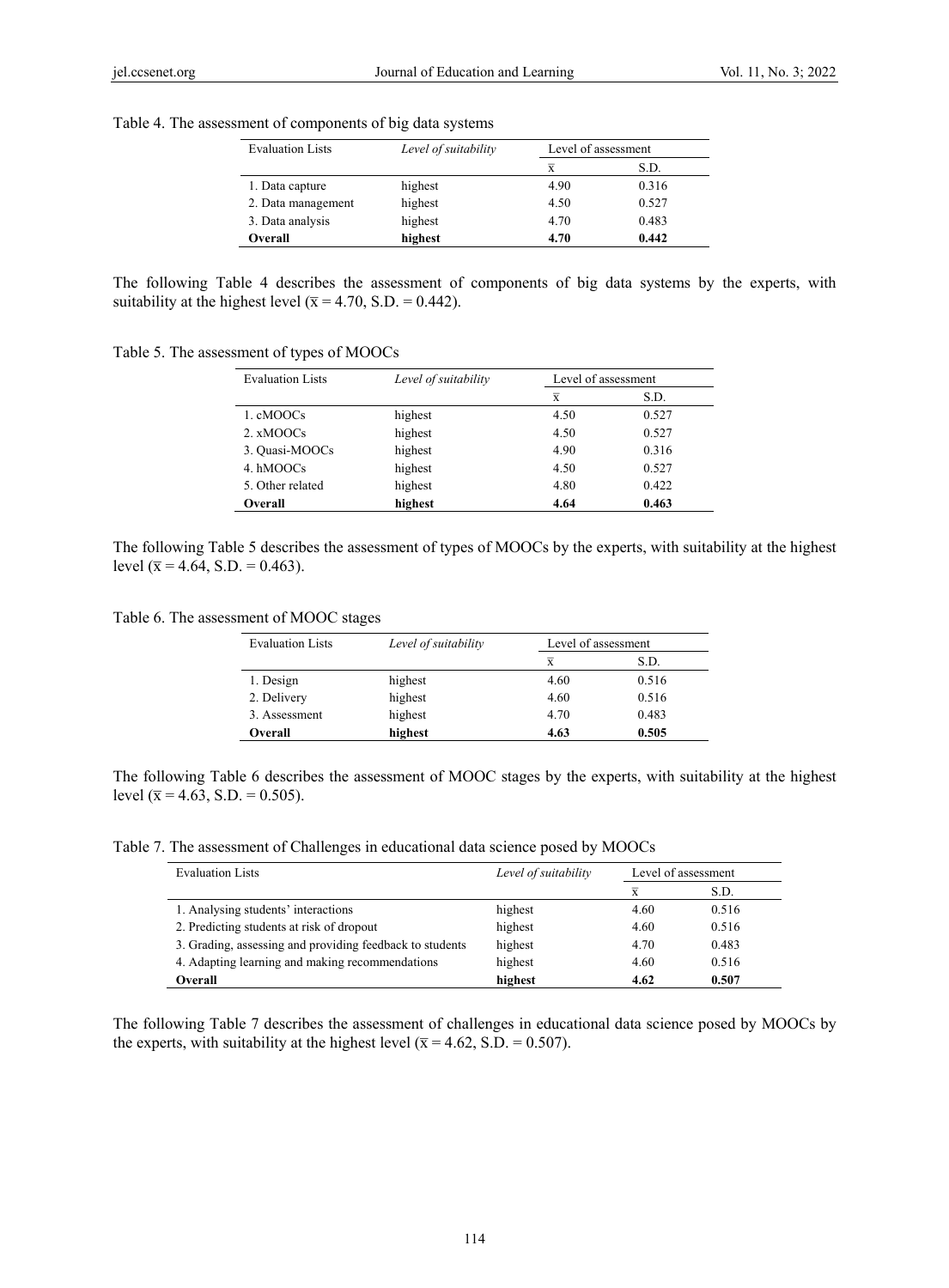Table 8. Summarizes the BD-MOOCs system architecture results.

| <b>Evaluation Lists</b>                                  | Level of suitability | <b>Level of assessment</b> |       |
|----------------------------------------------------------|----------------------|----------------------------|-------|
|                                                          |                      | $\mathbf x$                | S.D.  |
| 1. Big data tools and technologies                       | highest              | 4.64                       | 0.495 |
| 2. Educational data science                              | highest              | 4.62                       | 0.489 |
| 3. Big data systems                                      | highest              | 4.70                       | 0.442 |
| 4. Types of MOOCs                                        | highest              | 4.64                       | 0.463 |
| 5. MOOC stages                                           | highest              | 4.63                       | 0.505 |
| 6. Challenges in educational data science posed by MOOCs | highest              | 4.62                       | 0.507 |
| Overall                                                  | highest              | 4.64                       | 0.483 |

The following Table 8 summarizes the BD-MOOCs system architecture results by MOOCs, with suitability at the highest level ( $\overline{x}$  = 4.64, S.D. = 0.483).

## **6. Conclusion**

Big data in education paves the way for the future creation of MOOCs that actually provide true learning freedom. Simultaneously, we would want to advise any open universities or institutions interested in promoting their own connotation and brand building through MOOC creation to consider the influence of the big data education paradigm while constructing an effective online learning environment. This will enable more informed MOOC design decisions and programs that are more inspiring and pedagogically effective. According to the system architecture of big data in massive open online courses (BD-MOOCs System Architecture), the following findings were drawn about the study's system architecture. The BD-MOOCs system architecture, which comprises six components, was developed to generate a vast amount of big data in massive open online courses. The first component was comprised of big data tools and technologies, including Apache Hadoop, YARN, the Hadoop Distributed File System, Apache Spark, Apache Hive, Apache Sqoop, and Apache Flume. The second component is educational data science, which is divided into four parts: EDM, ERS, AA, and S/II. The third feature was that big data systems were divided into three elements: data capture, data management, and data analysis. The fourth part was the classification of MOOCs into five categories: cMOOCs, xMOOCs, quasi-MOOCs, hMOOCs, and other related. The fifth component was that the MOOC phases consisted of three components: design, delivery, and assessment. The final component was the four aspects of the educational data science challenges posed by MOOCs: analyzing student interactions; predicting students at risk of dropping out; grading; and adapting learning and making recommendations. In this case, the assessment of the BD-MOOCs system architecture design was suitable at the highest level.

#### **References**

- Admiraal, W., Huisman, B., & Van de Ven, M. (2014). Self-and peer assessment in massive open online courses. *International Journal of Higher Education*, *3*(3), 119−128. https://doi.org/10.5430/ijhe.v3n3p119
- Akerkar, R. (2014). *Introduction to artificial intelligence*. Patparganj, India: PHI Learning Pvt. Ltd.
- Alexandron, G., Ruiperez-Valiente, J. A., Chen, Z. Z., Munoz-Merino, P. J., & Pritchard, D. E. (2017). Copying@Scale: Using harvesting accounts for collecting correct answers in a MOOCs. *Computers & Education*, *108*, 96−114. https://doi.org/10.1016/j.compedu.2017.01.015
- Ashabi, A., Sahibuddin, S. B., & Haghighi, M. S. (2020). *Big Data: Current Challenges and Future Scope*. 2020 IEEE 10th Symposium on Computer Applications & Industrial Electronics (ISCAIE). https://doi.org/10.1109/ISCAIE47305.2020.9108826
- Bady, A. (2013). The MOOCs moment and the end of reform. *Liberal Education*, *99*(4), 6−15.
- Chen, M., Mao, S., & Liu, Y. (2014). Big Data: A Survey. *Mobile Networks and Applications*, *19*(2), 171−209. https://doi.org/10.1007/s11036-013-0489-0
- Chinsook, K., Khajonmote, W., Klintawon, S., Sakulthai, C., Leamsakul, W., & Jantakoon, T. (2022). Big Data in Higher Education for Student Behavior Analytics (Big Data-HE-SBA System Architecture). *Higher Education Studies*, *12*(1), 105−114. https://doi.org/10.5539/hes.v12n1p105
- Chu, L., Li, P. H., & Yu, M. N. (2020). The Longitudinal effect of children's self-regulated learning on reading habits and well-being. *International Journal of Educational Research*, *104*, 101673. https://doi.org/10.1016/j.ijer.2020.101673
- Crosslin, M. (2018). Exploring self-regulated learning choices in a customizable learning pathway MOOCs.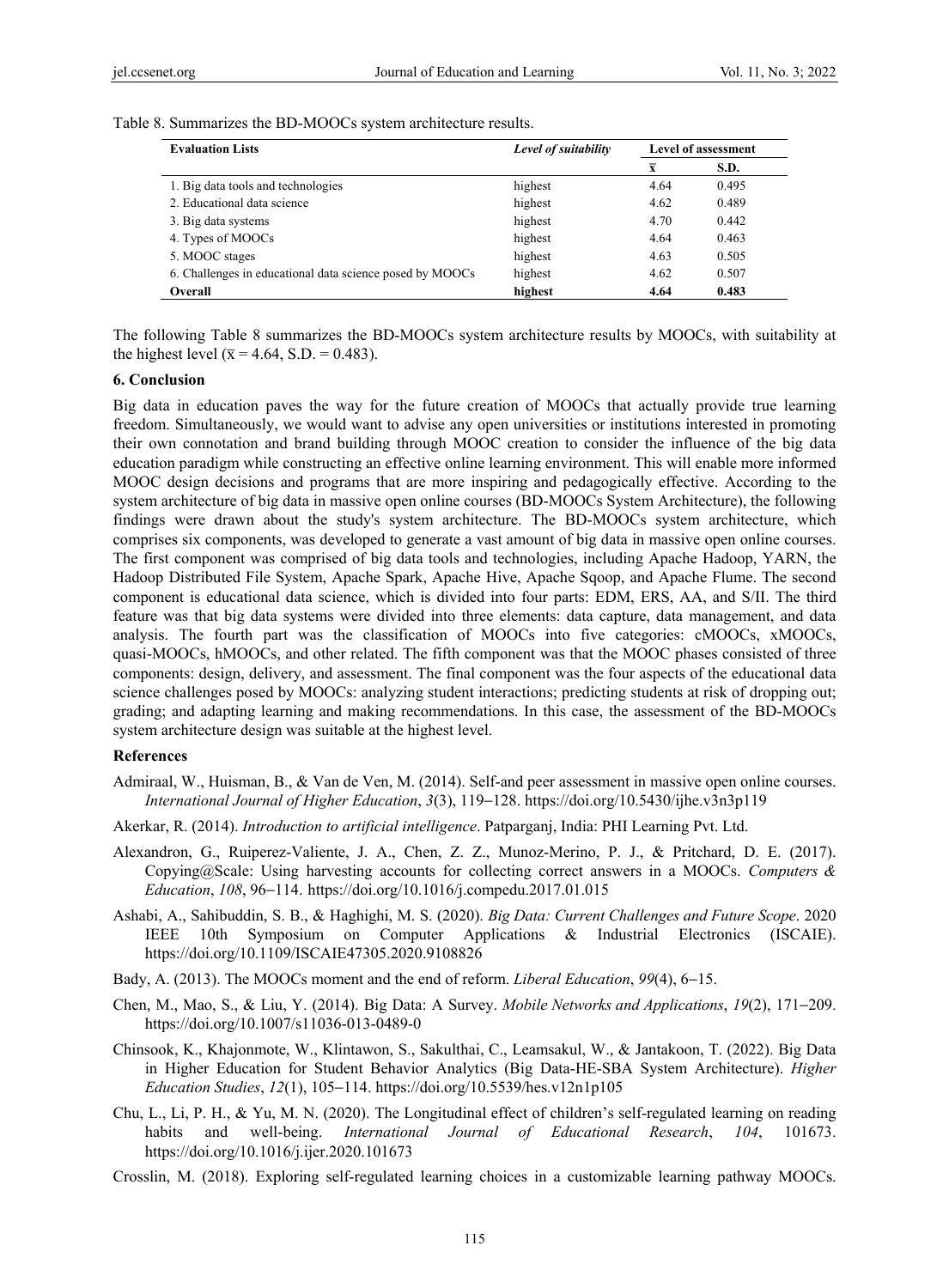*Australasian Journal of Educational Technology*, *34*(1), 131−144. https://doi.org/10.14742/ajet.3758

- Daghestani, L. F., Ibrahim, L. F., Al Towirgi, R. S., & Salman, H. A. (2020). Adapting gamified learning systems using educational data mining techniques. *Computer Applications in Engineering Education*, *28*(3), 568−589. https://doi.org/10.1002/cae.22227
- DeBoer, J., Ho, A. D., Stump, G. S., & Breslow, L. (2014). Changing "course" reconceptualizing educational variables for massive open online courses. *Educational Researcher*, *43*(2), 74−84. https://doi.org/10.3102/0013189X14523038
- Er, E., Gomez-Sanchez, E., Dimitriadis, Y., Bote-Lorenzo, M. L., Asensio-Perez, J. I., & Alvarez-Alvarez, S. (2019). Aligning learning design and learning analytics through instructor involvement: A MOOCs case study. *Interactive Learning Environments*, *27*(5−6), 685−698. https://doi.org/10.1080/10494820.2019.1610455
- Freitas, S. I., Morgan, J., & Gibson, D. (2015). Will MOOCs transform learning and teaching in higher education? Engagement and course retention in online learning provision. *British Journal of Educational Technology*, *46*(3), 455−471. https://doi.org/10.1111/bjet.12268
- Hsu, T. C., Abelson, H., Lao, N., Tseng, Y. H., & Lin, Y. T. (2021). Behavioral-pattern exploration and development of an instructional tool for young children to learn AI. *Computers and Education: Artificial Intelligence*, *2*, 1−14. https://doi.org/10.1016/j.caeai.2021.100012
- Huang, N. F, Chen, C. C, Tzeng, J. W., & Lee, C. A. (2018). *Concept assessment system integrated with knowledge map using deep learning* (pp. 113−116). Proceedings of the IEEE Learning with MOOCs (LWMOOCs 2018). Madrid, Spain. https://doi.org/10.1109/LWMOOCS.2018.8534674
- Hwang, G. J., Chu, H. C., & Yin, C. (2017). Objectives, methodologies and research issues of learning analytics. *Interactive Learning Environments*, *25*(2), 143−146. https://doi.org/10.1080/10494820.2017.1287338
- Hwang, G. J., Sung, H. Y., Chang, S. C., & Huang, X. C. (2020). A Fuzzy expert system-based adaptive learning approach to improving students' learning performances by considering affective and cognitive factors. *Computers and Education: Artificial Intelligence*, *1*, 1−15. https://doi.org/10.1016/j.caeai.2020.100003
- Irizarry, R. A. (2019). *Introduction to Data Science*. https://doi.org/10.1201/9780429341830
- Islam, M., & Reza, S. (2019). The Rise of Big Data and Cloud Computing. *Internet of Things and Cloud Computing*, *7*(2), 45. https://doi.org/10.11648/j.iotcc.20190702.12
- Kavitha, G., & Raj, L. (2017). Educational data mining and learning analytics Educational assistance for teaching and learning. *International Journal of Computer & Organization Trends*, *41*(1), 21−25. https://doi.org/10.14445/22492593/IJCOT-V41P304
- Kay, J., & Kummerfeld, B. (2019). From data to personal user models for life-long, life-wide learners. *British Journal of Educational Technology*, *50*(6), 2871−2884. https://doi.org/10.1111/bjet.12878
- Kim, R., Olfman, L., Ryan, T., & Eryilmaz, E. (2014). Leveraging a personalized system to improve self-directed learning in online educational environments. *Computers & Education*, *70*, 150−160. https://doi.org/10.1016/j.compedu.2013.08.006
- Kinskey, C., King, H., & Lewis Miller, C. (2018). Open educational resources: An analysis of Minnesota State Colleges and Universities student preferences. *Open Learning: The Journal of Open, Distance and E-Learning*, *33*(3), 190−202. https://doi.org/10.1080/02680513.2018.1500887
- Kler, S. (2014). ICT Integration in Teaching and Learning: Empowerment of Education with Technology. *Issues and Ideas in Education*, *2*(2), 255−271. https://doi.org/10.15415/iie.2014.22019
- Kockum, F., & Dacre, N. (2021). *Project Management Volume, Velocity, Variety: A Big Data Dynamics Approach*. https://doi.org/10.31235/osf.io/k3h9r
- Lee, Y. (2018). Effect of uninterrupted Time-On-Task on students' success in massive open online courses (MOOCs). *Computers in Human Behavior*, *86*, 174−180. https://doi.org/10.1016/j.chb.2018.04.043
- Li, X., Xie., L., & Wang, H. (2016). *Grade prediction in MOOC*. Proceedings of the 2016 IEEE Intl Conference on Computational Science and Engineering (CSE) and IEEE Intl Conference on Embedded and Ubiquitous Computing (EUC) and 15th Intl Symposium on Distributed Computing and Applications for Business Engineering (DCABES), Paris, France. https://doi.org/10.1109/CSE-EUC-DCABES.2016.213
- Liu, T. C., Lin, Y. C., & Tsai, C. C. (2009). Identifying misconceptions about statistical correlation and their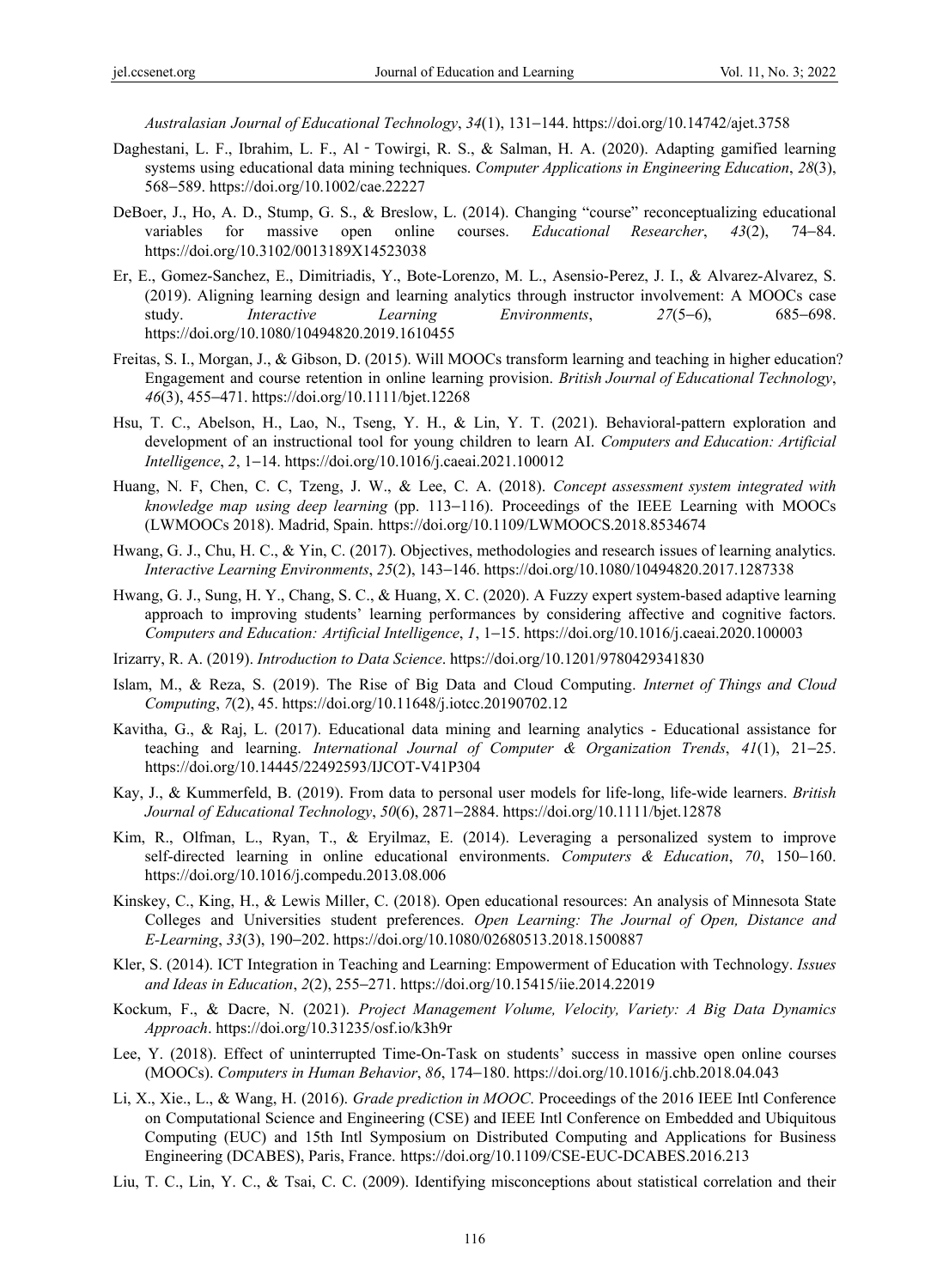possible causes among high school students: An Exploratory study using concept mapping with interviews. *International Journal of Science and Mathematics Education*, *7*(4), 791−820. https://doi.org/10.1007/s10763-008-9142-y

- Lu, O., Huang, A., Huang, J., Lin, A., Ogata, H., & Yang, S. (2018). Applying learning analytics for the early prediction of students' academic performance in blended learning. *Educational Technology & Society*, *21*(2), 220−232.
- Meier, Y., Xu, J., Atan, O., & Schaar, M. V. D. (2016). Predicting grades. *IEEE Transactions on Signal Processing*, *64*(4), 959−972. https://doi.org/10.1109/TSP.2015.2496278
- Moreno-Marcos, P. M., Pong, T., Muñoz-Merino, P. J., & Delgado Kloos, C. (2020). Analysis of the factors influencing learners' performance prediction with learning analytics. *IEEE Access*, *8*, 5264−5282. https://doi.org/10.1109/ACCESS.2019.2963503
- Pratsri, S., & Nilsook, P. (2020). Design on Big data Platform-based in Higher Education Institute. *Higher Education Studies*, *10*(4), 36−43. https://doi.org/10.5539/hes.v10n4p36
- Pratsri, S., Nilsook, P., & Wannapiroon, P. (2022). Synthesis of Data Science Competency for Higher Education Students. *International Journal of Education and Information Technologies*, *16*, 101−109. https://doi.org/10.46300/9109.2022.16.11
- Rao, T. R., Mitra, P., Bhatt, R., & Goswami, A. (2018). The big data system, components, tools, and technologies: A survey. *Knowledge and Information Systems*, *60*(3), 1165−1245. https://doi.org/10.1007/s10115-018-1248-0
- Romero, C., & Ventura, S. (2016). Educational data science in massive open online courses. *Wiley Interdisciplinary Reviews: Data Mining and Knowledge Discovery*, *7*(1). https://doi.org/10.1002/widm.1187
- Saadia, D. (2021). Integration of Cloud Computing, Big Data, Artificial Intelligence, and Internet of Things. *International Journal of Web-Based Learning and Teaching Technologies*, *16*(1), 10−17. https://doi.org/10.4018/IJWLTT.2021010102
- Schwendimann, B. A. (2017). Perceiving learning at a glance: A Systematic literature review of learning dashboard research. *IEEE Transactions on Learning Technologies*, *10*(1), 30−41. https://doi.org/10.1109/TLT.2016.2599522
- Shepard, L. (2001). *The Role of classroom assessment in teaching and learning*. CSE Technical Report. Los Angeles, USA: National Center for Research on Evaluation, Standards, and Student Testing.
- Su, Y. S., Ding, T. J., & Chen, M. Y. (2021). Deep learning methods in internet of medical things for valvular heart disease screening system. *IEEE Internet of Things Journal*. https://doi.org/10.1109/JIOT.2021.3053420
- Su, Y. S., & Lai, C. F. (2021). Applying educational data mining to explore viewing behaviors and performance with flipped classrooms on the social media platform Facebook. *Frontiers in Psychology*, *12*. https://doi.org/10.3389/fpsyg.2021.653018
- Su, Y. S., Suen, H. Y., & Hung, K. E. (2021). Predicting behavioral competencies automatically from facial expressions in real-time video recorded interviews. *Journal of Real-Time Image Processing*. https://doi.org/10.1007/s11554-021-01071-5
- Su, Y. S., & Wu, S. Y. (2021). Applying data mining techniques to explore users behaviors and viewing video patterns in converged IT environments. *Journal of Ambient Intelligence and Humanized Computing*. https://doi.org/10.1007/s12652-020-02712-6
- Sun, D., Mao, Y., Du, J., Xu, P., Zheng, Q., & Sun, H. (2019). *Deep learning for dropout prediction in MOOCs* (pp. 87−90). Proceedings of the 2019 Eighth International Conference on Educational Innovation through Technology (EITT). Mississippi, USA. https://doi.org/10.1109/EITT.2019.00025
- Sun, Y. Q., Ni, L. H., Zhao, Y. M., Shen, X. L., & Wang, N. (2019). Understanding students' engagement in MOOC: An integration of self-determination theory and theory of relationship quality. *British Journal of Educational Technology*, *50*(6), 3156−3174. https://doi.org/10.1111/bjet.12724
- Sweta, S. (2021). Educational Data Mining Techniques with Modern Approach. *Modern Approach to Educational Data Mining and Its Applications*, 25−38. https://doi.org/10.1007/978-981-33-4681-9\_3
- Toth, C. T. (2019). *Massive Open Online Courses* (MOOCs) (pp. 29−106). Massive Open Online Courses Im